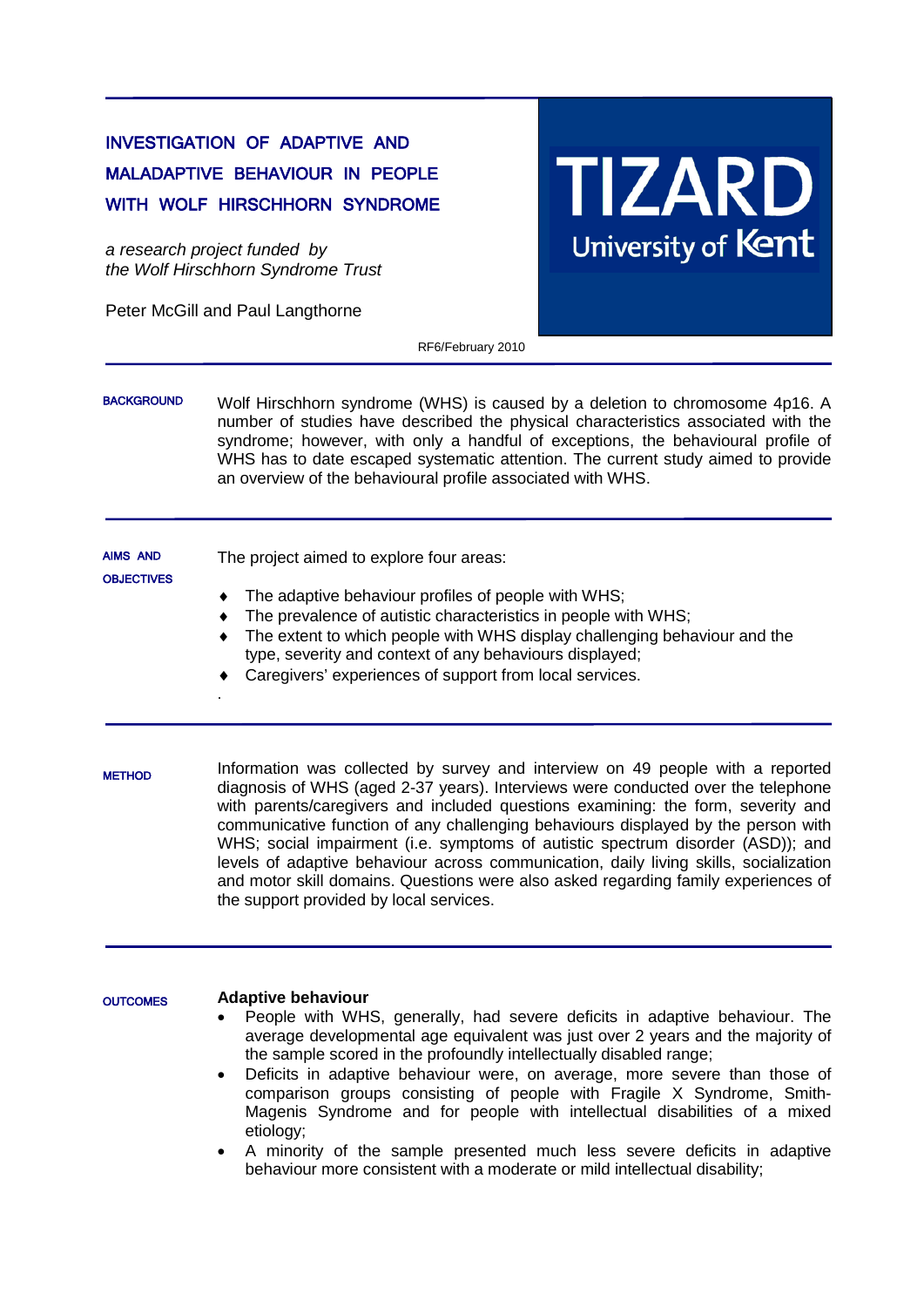- The extent of variability in adaptive behaviour was greater in the sample of people with WHS than in the comparison groups. That is, in a number of areas the WHS group included both the least able and the most able of all those for whom scores were available;
- Significant within-group differences were found in the profile of scores for the WHS group. Scores on the socialization subscale were significantly higher than other adaptive behaviour domains.

## **Social impairment**

Detecting the presence of ASD in people with WHS is more difficult with respect to the more disabled individuals. At a minimum, it appeared that close to a third of participants met criteria for possible ASD including a smaller number meeting the criteria for Autism itself.

## **Challenging behaviour**

- On average, people with WHS were reported to display less, and less serious, challenging behaviour than people with Prader-Willi, Smith-Magenis and Cri du Chat Syndromes;
- There was considerable variability in scores relating to challenging behaviour. Almost a third sometimes displayed aggressive behaviour and over a fifth sometimes behaved destructively;
- Nearly half of the sample displayed at least 1 form of self-injury (SIB). The most common topographies were teeth grinding, self-biting and head banging;
- In relation to behavioural function, significant within-group differences were found for all three forms of challenging behaviour. It appeared that people with WHS presented with relatively high levels of attention-maintained challenging behaviours and relatively low levels of challenging behaviour maintained by other functions such as escaping from demands or gaining access to preferred objects or activities;
- Physical discomfort/pain may be a relatively frequent contributing factor to the self-injurious and aggressive behaviour of people with WHS;
- Overall, challenging behaviour was more likely to be reported in people with WHS who had lower levels of adaptive behaviour and higher levels of social impairment;
- Those displaying SIB were substantially more disabled with poorer daily living, socialization and motor skills and higher levels of social impairment than those who did not display SIB.

#### **Family support**

- The most commonly provided form of support was 'therapy' (e.g., physiotherapy, occupational therapy). The least common type of support came from psychologists;
- The most 'helpful' source of support was from therapists, the least helpful was psychology;
- Families reported relatively high levels of satisfaction with all kinds of support other than psychological input though a number of families reported having had to fight to obtain support.

#### IMPLICATIONS

• Very little is known about the developmental trajectory of people with WHS. The current study could only provide a snapshot of behavioural characteristics at one point in time. It would be very useful to follow up the participants looking at changes over the course of time. Such follow-ups would focus on both development during childhood and change during adulthood (e.g., the extent to